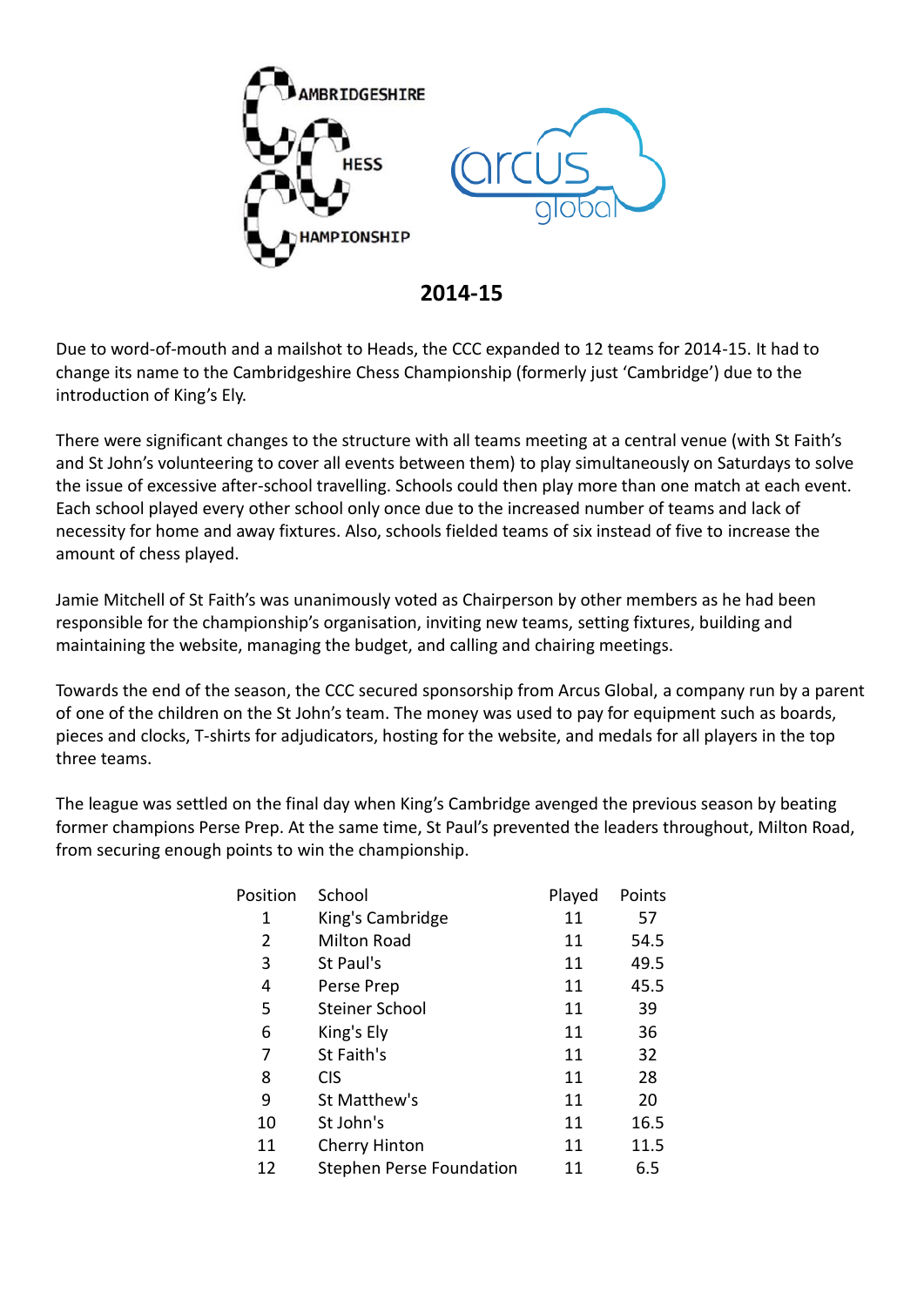## Saturday 11th October 2014, St Faith's

| King's Cambridge      | 6              | Cherry Hinton      | 0              | King's Cambridge                       | 4            | St Paul's             | $\overline{2}$ |
|-----------------------|----------------|--------------------|----------------|----------------------------------------|--------------|-----------------------|----------------|
| <b>CIS</b>            | 5              | St Matthew's       | $\mathbf{1}$   | <b>CIS</b>                             | $\mathbf{1}$ | <b>Milton Road</b>    | 5              |
| St John's             | 0.5            | Steiner School     | 5.5            | St John's                              | 5.5          | <b>SPF</b>            | 0.5            |
| St Faith's            | $\mathbf 0$    | St Paul's          | 6              | St Faith's                             | 6            | Cherry Hinton         | $\mathbf 0$    |
| King's Ely            | 0              | <b>Milton Road</b> | 6              | King's Ely                             | 4            | St Matthew's          | $\overline{2}$ |
| Perse Prep            | 6              | <b>SPF</b>         | $\mathbf 0$    | Perse Prep                             | 5            | <b>Steiner School</b> | $\mathbf{1}$   |
|                       |                |                    |                | Saturday 29th November 2014, St John's |              |                       |                |
| King's Cambridge      | 5              | <b>CIS</b>         | $\mathbf{1}$   | King's Cambridge                       | 6            | St John's             | 0              |
| St John's             | $\overline{2}$ | St Faith's         | 4              | King's Ely                             | 4            | <b>CIS</b>            | $\overline{2}$ |
| King's Ely            | $\mathbf{1}$   | Perse Prep         | 5              | Perse Prep                             | 4            | St Faith's            | $\overline{2}$ |
| <b>Milton Road</b>    | 6              | <b>SPF</b>         | 0              | <b>Milton Road</b>                     | 6            | Cherry Hinton         | $\mathbf 0$    |
| Cherry Hinton         | $\mathbf{1}$   | St Matthew's       | 5              | <b>Steiner School</b>                  | 5.5          | <b>SPF</b>            | 0.5            |
| <b>Steiner School</b> | $\mathbf{1}$   | St Paul's          | 5              | St Paul's                              |              | 5.5 St Matthew's      | 0.5            |
|                       |                |                    |                | Saturday 24th January 2015, St Faith's |              |                       |                |
| King's Cambridge      | 4              | King's Ely         | $\overline{2}$ | King's Cambridge                       | 5            | St Faith's            | $\mathbf{1}$   |
| <b>CIS</b>            | $\overline{2}$ | St Faith's         | 4              | St John's                              | 1.5          | King's Ely            | 4.5            |
| St John's             | 0.5            | Perse Prep         | 5.5            | <b>CIS</b>                             | $\mathbf{1}$ | Perse Prep            | 5              |
| <b>Milton Road</b>    | 5              | Steiner School     | $\mathbf{1}$   | <b>Milton Road</b>                     | 6            | St Matthew's          | 0              |
| <b>SPF</b>            | $\mathbf{1}$   | St Matthew's       | 5              | <b>SPF</b>                             | $\mathbf{1}$ | St Paul's             | 5              |
| Cherry Hinton         | 0              | St Paul's          | 6              | Cherry Hinton                          | 0            | Steiner School        | 6              |
|                       |                |                    |                | Saturday 7th March 2015, St John's     |              |                       |                |
| King's Cambridge      | 4              | Milton Road        | $\overline{2}$ | King's Cambridge                       | 6            | St Matthew's          | 0              |
| <b>CIS</b>            |                | 5.5 SPF            | 0.5            | <b>CIS</b>                             | $\mathbf{1}$ | <b>Steiner School</b> | 5              |
| St John's             | 0              | Cherry Hinton      | 6              | St John's                              |              | 0.5 St Paul's         | 5.5            |
| St Faith's            | 4.5            | St Matthew's       | 1.5            | St Faith's                             | 0            | <b>Milton Road</b>    | 6              |
| King's Ely            | $\overline{2}$ | Steiner School     | 4              | King's Ely                             | 5            | <b>SPF</b>            | $\mathbf{1}$   |
| Perse Prep            | 3              | St Paul's          | 3              | Perse Prep                             | 6            | Cherry Hinton         | 0              |
|                       |                |                    |                | Saturday 9th May 2015, St Faith's      |              |                       |                |
| King's Cambridge      | 5              | Steiner School     | 1              | King's Cambridge                       | 6            | <b>SPF</b>            | $\mathbf 0$    |
| <b>CIS</b>            | $\mathbf{1}$   | St Paul's          | 5              | <b>CIS</b>                             | 5.5          | Cherry Hinton         | 0.5            |
| St John's             | 0              | <b>Milton Road</b> | 6              | St John's                              | 3            | St Matthew's          | 3              |
| St Faith's            | 6              | <b>SPF</b>         | 0              | St Faith's                             | 2            | Steiner School        | 4              |
| King's Ely            | 6              | Cherry Hinton      | 0              | King's Ely                             | 4            | St Paul's             | $\overline{2}$ |
| Perse Prep            | 5              | <b>St Matthews</b> | $\mathbf{1}$   | Perse Prep                             | 1            | <b>Milton Road</b>    | 5              |